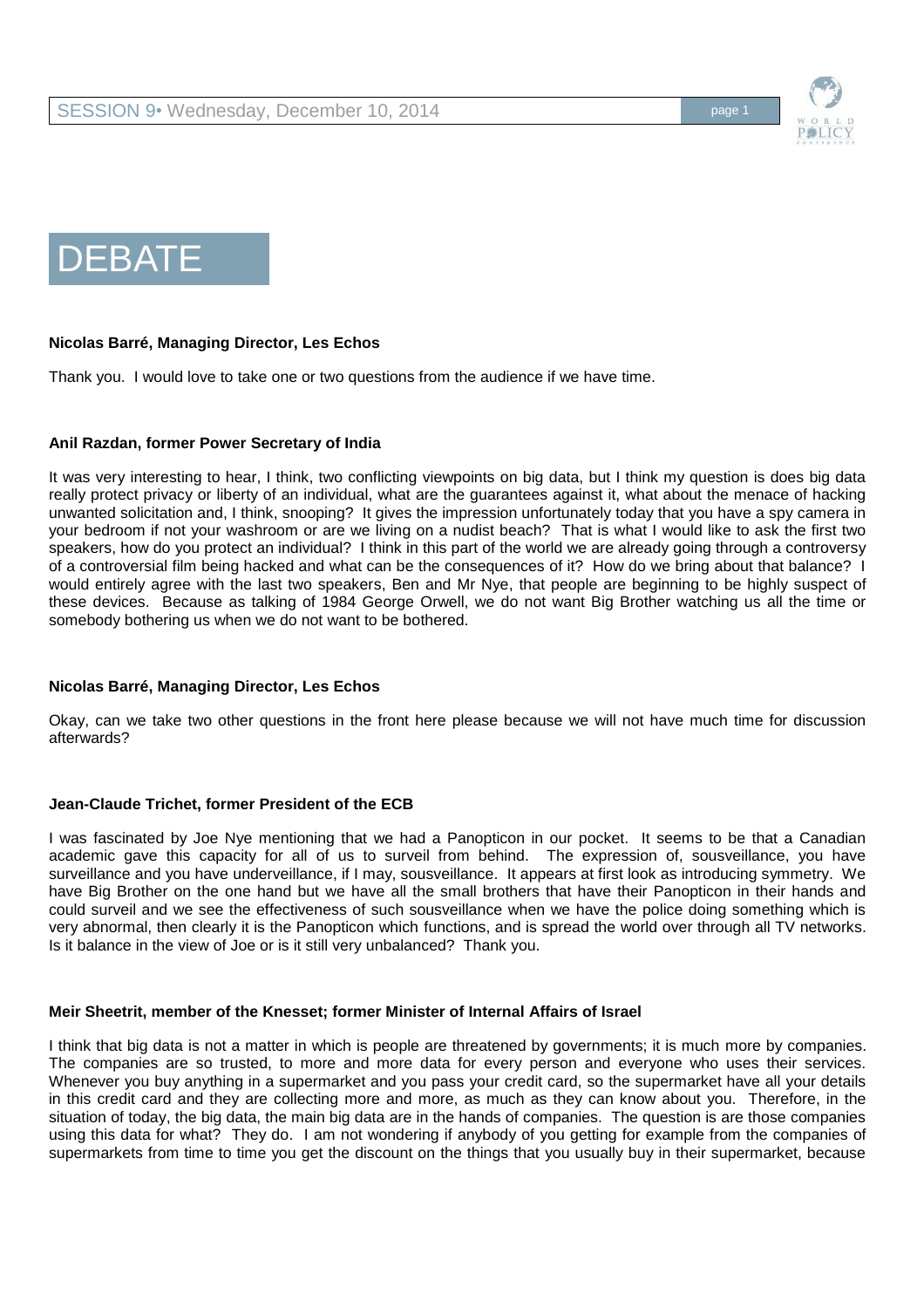

they know exactly what you buy, they can connect to you, they can suggest to you a discount for what you buy so that you buy more.

However, more than this, they try to get to know more and more about you. There are companies in the world which collect this big data and they are trying to reach those big data and make out of it integral about all your data from different places, banks, supermarkets, whatever you use, they get everything about you. This big data is totally not controlled by governments. As a matter of fact, in my opinion, if we want to protect anything about privacy of people, one of the things that government have really to put a hand over those big data resources. According to the law there are some laws which say that every data space should be controlled by government. In matter of fact, the reality of this supervision is quite zero. Today you have to take in consideration when you want to buy anything, people ask you, when you fill in a form, and when you put a tick under, 'Do you want us to send you updates?', say 'Yes', 'Where do you live', 'Yes', my address? 'Yes.' Everybody does not think about it and says yes, yes, yes. All those answers collected. You have to take this into consideration because you have some control about your data. Whenever you fill in a form, think what you want people to know about you, what you do not want them to know about you. Everybody has to make this own consideration, otherwise you are giving all your privacy to other people to be held by other people and governments and so you say, governments are totally not protected, they even cannot in many countries in the world, they cannot even protect themselves.

Just lately, I do not know if you know, but there was a very big meeting between Obama and President of China in order to try and reach an agreement about cyber between the two countries, because America sees the Chinese as one of the biggest attackers in cyber of the United States, and therefore there are examples, just lately in 2013 the United States got a warrant, the defense ministry of the United States, the secretary of the United States got a warrant not to buy anything which has any IT from China. I wonder if you have any other ideas what to do in order to control this big data by private companies. Thank you.

# **Nicolas Barré, Managing Director, Les Echos**

Okay, so who would like to start? Luc- François?

# **Luc-François Salvador, Executive Chairman for Asia-Pacific, Capgemini Group**

I am going to be honestly blunt, but when you ask a question about is privacy protected, what about hacking and all that, the answer is in the question. However, the answer as well is related to the paradox Ben put on the table. How many of you in this room would accept to be disconnected from their email for how long? One day? Two days? One week? When would you start becoming dysfunctional because you are not connected? At the end of the day, and I say that without any cynicism, we are paying what we are asking for. No privacy is not possible. The avenues on which some of the legal thinking or parliamentary thinking is about is, could we formalise legal situation where we do not look at any individual data but we look at average, in other words, if I measure the behaviour interconnected of an individual, I could get away by measuring the average behaviour as opposed to a given individual. Those are some of the avenues which are being explored, but we have to accept that we are the ones who are creating the problem by the fact that we are reachable, connectable and as the gentleman was saying, we even answer yes when the question is do you accept to be located. We say yes. A lot of us at least.

I have a very poor answer on the companies' data, it is that for the moment we do not know how to treat the data because we have too much of it. I gave you the number of 12%, we cannot work on 88% but there will come a day when we will be able.

### **Ben Scott, Senior Advisor, Open Technology Institute at the New America Foundation; Program Director, European Digital Agenda, Stiftung Neue Verantwortung**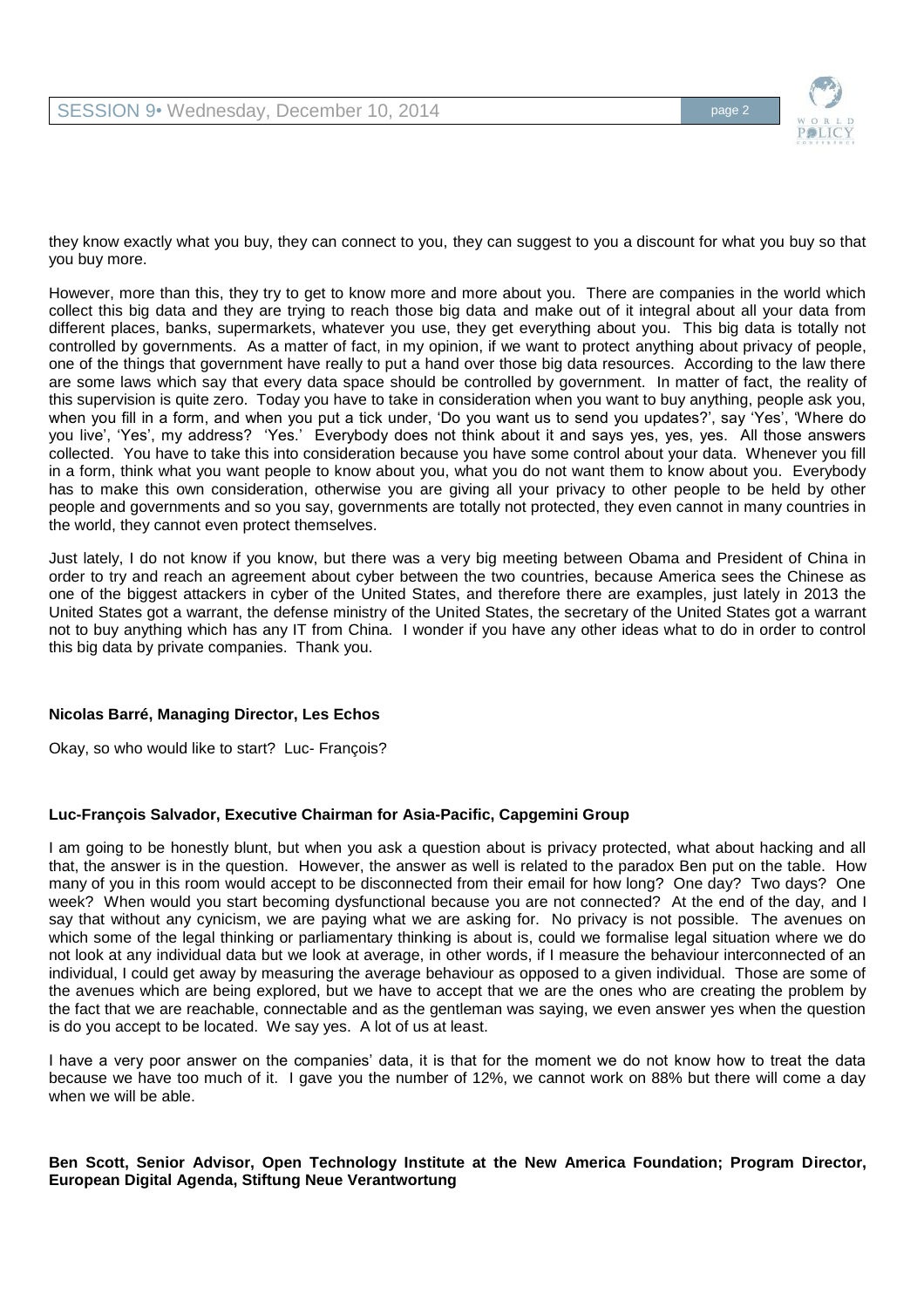

I think just as we are in a process of catching up, as Joe put it, with the power of technology in the realm of intelligence policy and security policy, we are also catching up when it comes to big data in economic policy, in privacy policy. Obviously big debate in Brussels right now on the European Data Protection Directive, but the problem with all privacy rules in the big data environment is that the second you click that box that says, 'I agree', all those protections are gone. We have not yet figured out a way to judge at what point is it reasonable to apply protections that guard against things people have agreed to. There are very different philosophies in different parts of the world about whether you should do that pre-emptively or whether you should do that ex post facto. I think that is the state of the debate at the moment.

## **Joseph Nye, University Distinguished Service Professor, Center for Public Leadership, Harvard Kennedy School**

I am going to go quickly on each of the questions. The first question, big data is here to stay, that was the point I was trying to make, that it is not the revelations of Snowden, it is not what NSA did, it is intrinsic to what the capacity of computing power has done to our ability to make social choices. Therefore, the key question is how do we develop procedures which exert some controls, which do not allow us just to be the prisoner of Big Brother. In China it is not going to happen. In the US, in Europe, it should happen. We are only partway there, but it is something we have to do. On the Sony hack, that really is not a product of big data, that is a different problem that we do not have time to go into here.

On Jean-Claude's point about sousveillance, which is a wonderful term, you can use some of this technology for protecting civil liberties. After these terrible events in which police have used excessive force against young black men in the US, there is now a movement, President Obama suggested it and having the government pay for it, to have the police wear little lapel cameras. If you are a policeman and you are tempted to do something violent and you know that this little button in your collar is going to record it, you might be a bit more restrained. That is a great example of sousveillance that you mentioned.

Then third, on the question of companies, one of the problems that we do not pay enough attention to is that it is not what one company does, it is when you combine data from many companies that you can do a lot more damage. Companies will say this is anonymous; we are just collecting; we are not identifying you. It is not that hard to deanonymise when you have several data sets. Indeed, I was talking to a person last week, who is in charge of data at a large European, not American, European advertising company. He said, 'We find that we are constantly de anonymising so that we can go at specific customers on what to sell.' He said, 'One of the biggest assets we have is Facebook.' He says Facebook is not a communications company; it is an identity seller. Because once I can get enough information that I can combine it with Facebook, and I open that up, and on Facebook you have told me everything I want to know. Who your girlfriend is, where you spend your vacation, your dog's name, and so on and so forth. Notice that has nothing to do with Snowden, nothing to do with the United States, this is a European company. Therefore, the problem of big data and how we control it is much bigger than the NSA.

# **Chang Dae-Whan, Chairman of Maekyung Media Group, Republic of Korea**

As a newspaper publisher I print about one million copies daily and including two TV channels and Internet service, I have an audience of about 15 million. I get texts from hackers every day, I get about 20,000 hacking trys every day, so I have anti hacking business units in my companies, so that is how I protect my services, like television producing units, 100% separated from outside. My printing press is also structured that way. Every single person in this room, try to collect data. Try to collect more, that may be the possible answer in surviving this area of competition.

South Korea is still a divided country, North and South, the communist North and free country in the South. Therefore, the Snowden case did not catch my interest. I mean, spying, jobs and espionage things, I mean, it is everyday life. We live with it. We live with this world of Panopticon. Third answer, we do not care and there is nothing to do, so that